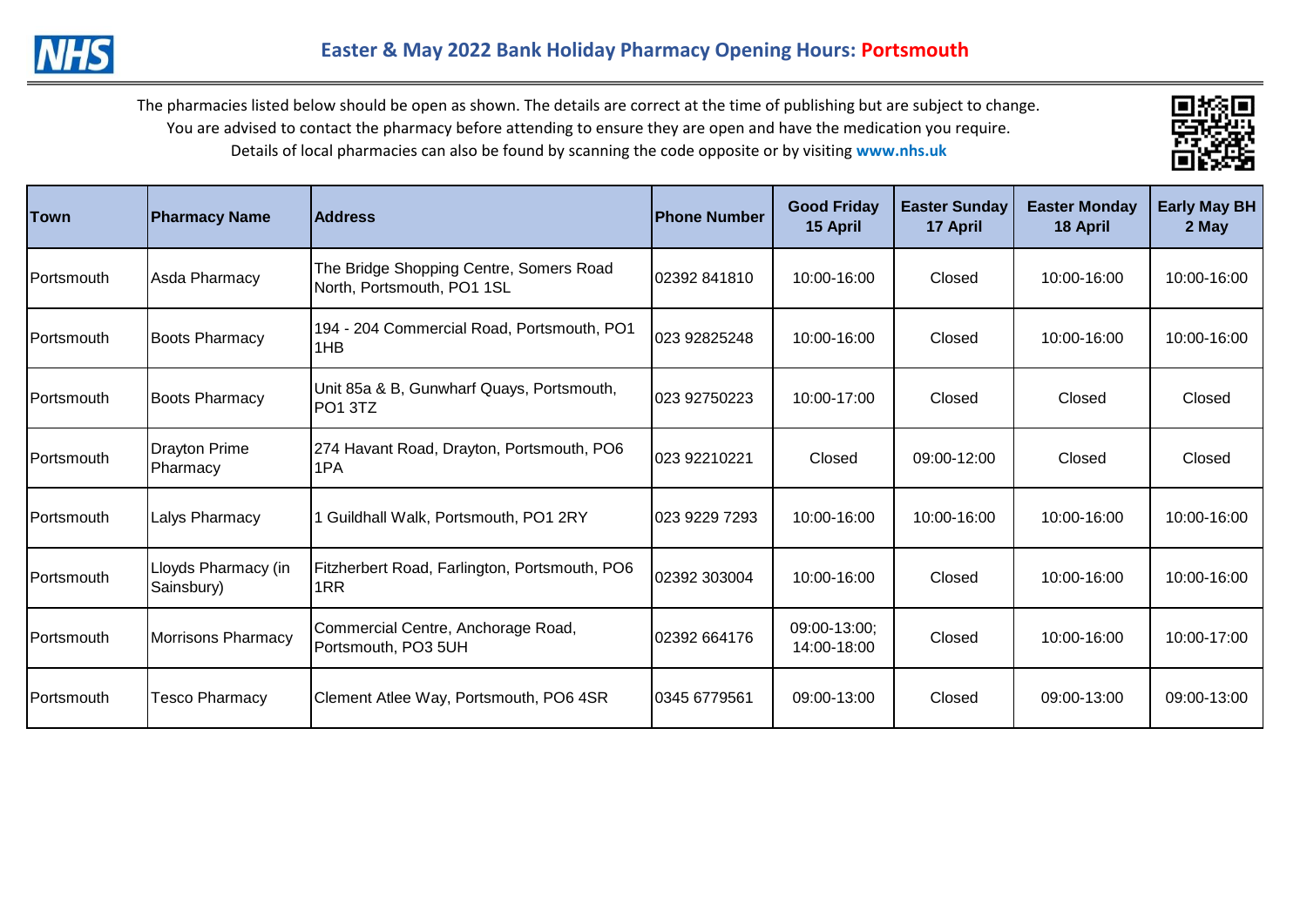

| <b>Town</b> | <b>Pharmacy Name</b>      | <b>Address</b>                                                            | <b>IPhone Number</b> | <b>Good Friday</b><br>15 April | <b>Easter Sunday</b><br>17 April | <b>Easter Monday</b><br>18 April | <b>Early May BH</b><br>2 May |
|-------------|---------------------------|---------------------------------------------------------------------------|----------------------|--------------------------------|----------------------------------|----------------------------------|------------------------------|
| Southampton | <b>Adelaide Pharmacy</b>  | The Adelaide Health Centre, William Macleod<br>Way, Southampton, SO16 4XE | 023 8077 7502        | 09:00-15:00                    | 09:00-17:00                      | 09:00-15:00                      | 09:00-15:00                  |
| Southampton | Asda Pharmacy             | Portland Terrace, Southampton, SO14 7EG                                   | 02380 229997         | 10:00-16:00                    | Closed                           | 10:00-16:00                      | 10:00-16:00                  |
| Southampton | <b>Boots Pharmacy</b>     | Unit 3, West Quay Retail Park, Southampton,<br><b>SO15 1BA</b>            | 023 80335622         | 09:00-18:00                    | Closed                           | 09:00-18:00                      | 09:00-18:00                  |
| Southampton | <b>Boots Pharmacy</b>     | 19 - 29 Above Bar Street, Southampton, SO14<br>7DX                        | 023 80333983         | 09:00-18:00                    | Closed                           | 09:00-18:00                      | 09:00-18:00                  |
| Southampton | Day Lewis Pharmacy        | 195 Portswood Road, Portswood, Southampton,<br>SO <sub>17</sub> 2NF       | 023 80553573         | Closed                         | 14:00-17:00                      | Closed                           | Closed                       |
| Southampton | Sangha Pharmacy           | 48 Thornhill Park Road, Thornhill Park,<br>Southampton, SO18 5TQ          | 023 80462333         | Closed                         | 09:00-12:00                      | Closed                           | Closed                       |
| Southampton | <b>Superdrug Pharmacy</b> | 15 - 17 Victoria Road, Woolston, Southampton,<br>SO19 9DY                 | 023 80447100         | 09:00-14:30;<br>15:00-17:30    | Closed                           | Closed                           | Closed                       |
| Southampton | <b>Superdrug Pharmacy</b> | 401 - 403 Bitterne Road, Bitterne, Southampton,<br>SO <sub>18</sub> 5RR   | 023 80441842         | 09:00-17:30                    | Closed                           | Closed                           | Closed                       |
| Southampton | Tesco Pharmacy            | Tebourba Way, Millbrook, Southampton, SO16<br>4QE                         | 0345 6779626         | 09:00-13:00                    | Closed                           | 09:00-13:00                      | 09:00-13:00                  |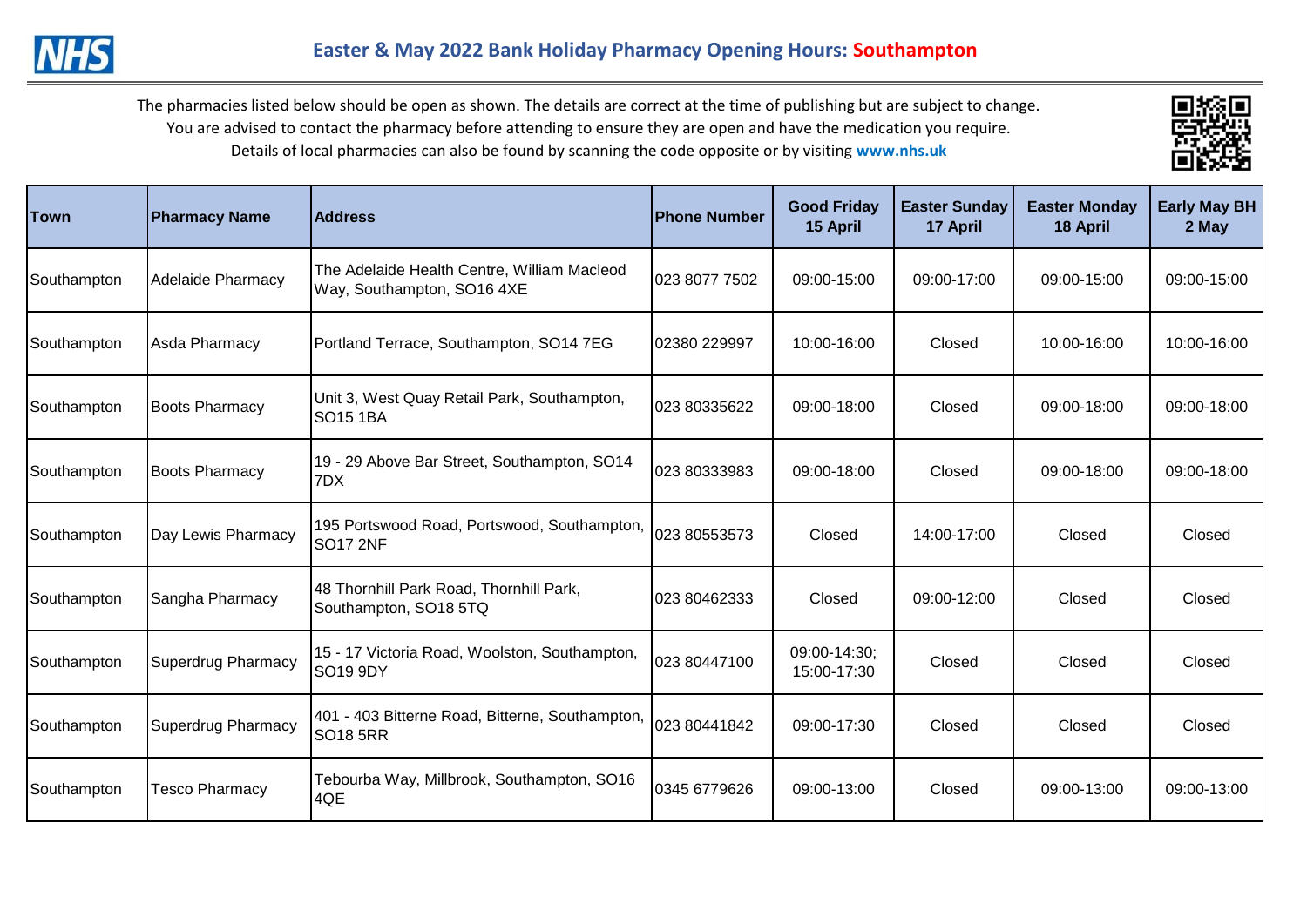

| <b>Town</b> | <b>Pharmacy Name</b>              | <b>Address</b>                                                             | <b>Phone Number</b> | <b>Good Friday</b><br>15 April | <b>Easter Sunday</b><br>17 April | <b>Easter Monday</b><br>18 April | <b>Early May BH</b><br>2 May |
|-------------|-----------------------------------|----------------------------------------------------------------------------|---------------------|--------------------------------|----------------------------------|----------------------------------|------------------------------|
| Aldershot   | <b>Tesco Pharmacy</b>             | Willems Park, Wellington Avenue, Aldershot,<br>GU11 1SQ                    | 0345 6779004        | 09:00-13:00                    | Closed                           | 09:00-13:00                      | 09:00-13:00                  |
| Alton       | <b>Anstey Road</b><br>Pharmacy    | Alton Health Centre, Anstey Road, Alton, GU34<br>2QX                       | 01420 88327         | Closed                         | 11:00-14:00                      | Closed                           | Closed                       |
| Alton       | <b>Boots Pharmacy</b>             | 52 High Street, Alton, GU34 1ET                                            | 01420 83126         | 10:00-14:00                    | Closed                           | 10:00-14:00                      | 10:00-14:00                  |
| Basingstoke | <b>Boots Pharmacy</b>             | 15 Old Basing Mall, Basingstoke, RG21 7LW                                  | 01256 351611        | 10:00-16:00                    | Closed                           | 10:00-16:00                      | 10:00-16:00                  |
| Basingstoke | <b>Fastfare Pharmacy</b>          | Unit 3, Abbey Road, Popley, Basingstoke, RG24<br>9ES                       | 01256 357637        | 09:00-13:00                    | 14:00-17:00                      | Closed                           | Closed                       |
| Basingstoke | Lloyds Pharmacy (in<br>Sainsbury) | 3 Wallop Drive, Basingstoke, RG22 4TW                                      | 01256 817427        | 10:00-16:00                    | Closed                           | 10:00-16:00                      | 10:00-16:00                  |
| Basingstoke | Lloyds Pharmacy (in<br>Sainsbury) | 30a/b Mulfords Hill, Tadley, Basingstoke, RG26<br>3JE                      | 01189 816537        | 10:00-16:00                    | Closed                           | 10:00-16:00                      | 10:00-16:00                  |
| Basingstoke | S R Pharmacy                      | 4 Kings Furlong Centre, Winchester Road,<br>Basingstoke, RG21 8YT          | 01256 460390        | Closed                         | 09:00-12:00                      | Closed                           | Closed                       |
| Basingstoke | <b>Superdrug Pharmacy</b>         | 10-12 Hampstead House, The Walks Shopping<br>Centre, Basingstoke, RG21 7LG | 01256 321810        | 08:30-18:00                    | Closed                           | Closed                           | Closed                       |
| Basingstoke | <b>Tesco Pharmacy</b>             | District Shopping Centre, Chineham,<br>Basingstoke, RG24 8BE               | 0345 6779039        | 09:00-13:00                    | Closed                           | 09:00-13:00                      | 09:00-13:00                  |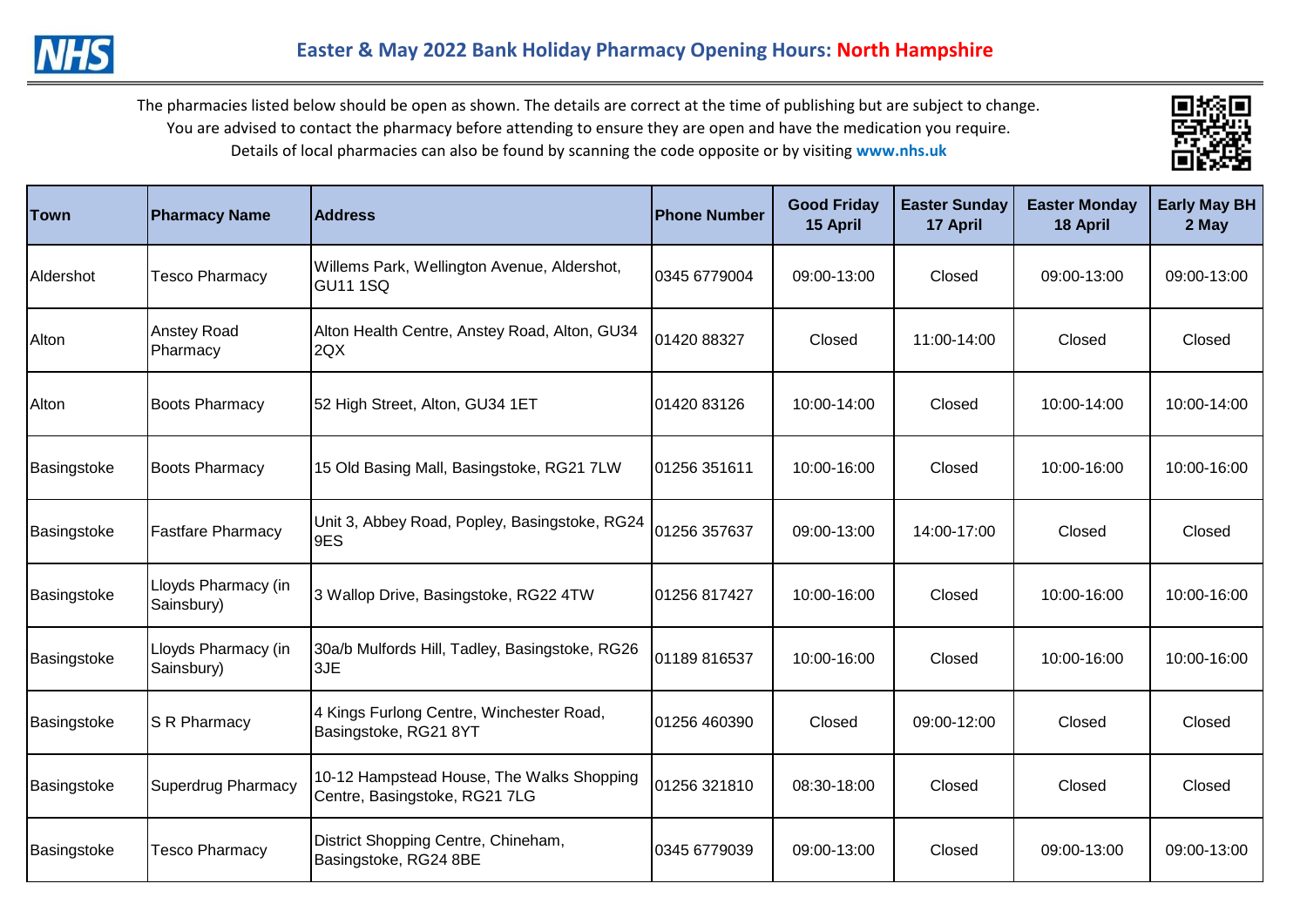

| Town        | <b>Pharmacy Name</b>              | <b>Address</b>                                                                         | lPhone Number | <b>Good Friday</b><br>15 April | <b>Easter Sunday</b><br>17 April | <b>Easter Monday</b><br>18 April | <b>Early May BH</b><br>2 May |
|-------------|-----------------------------------|----------------------------------------------------------------------------------------|---------------|--------------------------------|----------------------------------|----------------------------------|------------------------------|
| Camberley   | <b>Blackwater Pharmacy</b>        | 40 London Road, Blackwater, Camberley, GU17<br>9AA                                     | 01276 32227   | Closed                         | 13:00-16:00                      | Closed                           | Closed                       |
| Farnborough | Asda Pharmacy                     | West Mead, Farnborough, GU14 7LT                                                       | 01252 557190  | 10:00-16:00                    | Closed                           | 10:00-16:00                      | 10:00-16:00                  |
| Farnborough | <b>Chapel Lane</b><br>Pharmacy    | 102 - 104 Chapel Lane, Farnborough, GU14 9BL 01276 33819                               |               | Closed                         | 10:00-13:00                      | Closed                           | Closed                       |
| Farnborough | Lloyds Pharmacy (in<br>Sainsbury) | 6 Queensmead, Farnborough, GU14 7GL                                                    | 01252 542877  | 10:00-16:00                    | Closed                           | 10:00-16:00                      | 10:00-16:00                  |
| Farnborough | <b>Morrisons Pharmacy</b>         | Links Way, Summit Avenue, Southwood Village<br>Centre, Farnborough, GU14 0NA           | 01252 377270  | 09:00-13:00;<br>14:00-18:00    | Closed                           | 10:00-13:00; 14:00<br>16:00      | 10:00-13:00;<br>14:00-17:00  |
| Fleet       | <b>Morrisons Pharmacy</b>         | The Key, Elvetham Heath Way, Elvetham Heath, $\big _{01252}$ 625821<br>Fleet, GU51 1HA |               | 09:00-13:00;<br>14:00-18:00    | Closed                           | 10:00-13:00; 14:00<br>16:00      | 10:00-13:00;<br>14:00-17:00  |
| Fleet       | Superdrug Pharmacy                | Unit B, The Hart Centre, Fleet, GU51 3LA                                               | 101252 616226 | 09:00-17:30                    | Closed                           | Closed                           | Closed                       |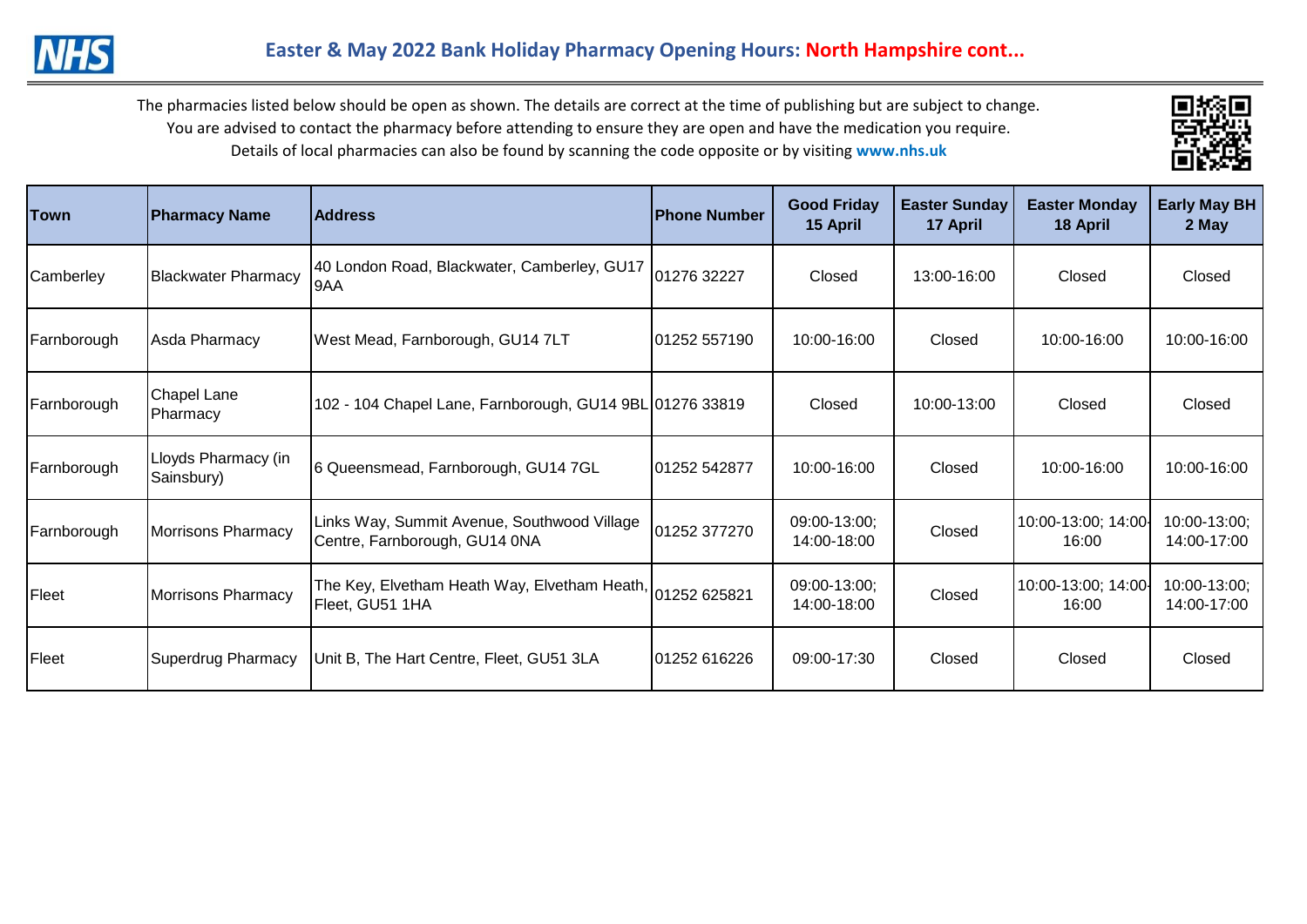

| <b>Town</b>       | <b>Pharmacy Name</b>              | <b>Address</b>                                               | <b>Phone Number</b> | <b>Good Friday</b><br>15 April | <b>Easter Sunday</b><br>17 April | <b>Easter Monday</b><br>18 April | <b>Early May BH</b><br>2 May |
|-------------------|-----------------------------------|--------------------------------------------------------------|---------------------|--------------------------------|----------------------------------|----------------------------------|------------------------------|
| Andover           | Asda Pharmacy                     | Anton Mill Road, Andover, SP10 2RW                           | 01264 367630        | 10:00-16:00                    | Closed                           | 10:00-16:00                      | 10:00-16:00                  |
| Andover           | <b>Superdrug Pharmacy</b>         | 17 High Street, Andover, SP10 1NF                            | 01264 352183        | 08:30-17:30                    | Closed                           | Closed                           | Closed                       |
| Andover           | Tesco Pharmacy                    | River Way, Andover, SP10 1UZ                                 | 0345 6779007        | 09:00-13:00                    | Closed                           | 09:00-13:00                      | 09:00-13:00                  |
| <b>Andover</b>    | <b>Boots Pharmacy</b>             | 61 Charlton Road, Andover, SP10 3JY                          | 01264 323844        | Closed                         | 10:00-13:00                      | Closed                           | Closed                       |
| Eastleigh         | Asda Pharmacy                     | Bournemouth Road, Chandlers Ford, Eastleigh,<br>SO53 3YJ     | 023 80277390        | 10:00-16:00                    | Closed                           | 10:00-16:00                      | 10:00-16:00                  |
| Eastleigh         | <b>Boots Pharmacy</b>             | 20 The Swan Centre, Eastleigh, SO50 5SG                      | 023 80612152        | 10:00-16:00                    | Closed                           | Closed                           | Closed                       |
| Eastleigh         | Lloyds Pharmacy (in<br>Sainsbury) | Leigh Road, Eastleigh, SO50 9FH                              | 02380 643165        | 10:00-16:00                    | Closed                           | 10:00-16:00                      | 10:00-16:00                  |
| Eastleigh         | <b>Wainwrights Chemist</b>        | 5 Riverside, Bishopstoke, Eastleigh, SO50 6LP                | 023 80612845        | Closed                         | 10:00-13:00                      | Closed                           | Closed                       |
| Lymington         | <b>Boots Pharmacy</b>             | 89 - 90 High Street, Lymington, SO41 9AN                     | 01590 673097        | Closed                         | Closed                           | 10:00-16:00                      | 10:00-16:00                  |
| Lymington         | <b>Boots Pharmacy</b>             | Waitrose Supermarket, Stanford Road,<br>Lymington, SO41 9GF  | 01590 678874        | 10:00-16:00                    | Closed                           | 10:00-16:00                      | 10:00-16:00                  |
| Milford On Sea    | <b>Milford Pharmacy</b>           | War Memorial Hospital, Sea Road, Milford On<br>Sea, SO41 0PG | 01590 645555        | Closed                         | 10:00-13:00                      | Closed                           | Closed                       |
| <b>New Milton</b> | <b>Tesco Pharmacy</b>             | Caird Avenue, New Milton, BH25 6BP                           | 0345 6779489        | 09:00-13:00                    | Closed                           | 09:00-13:00                      | 09:00-13:00                  |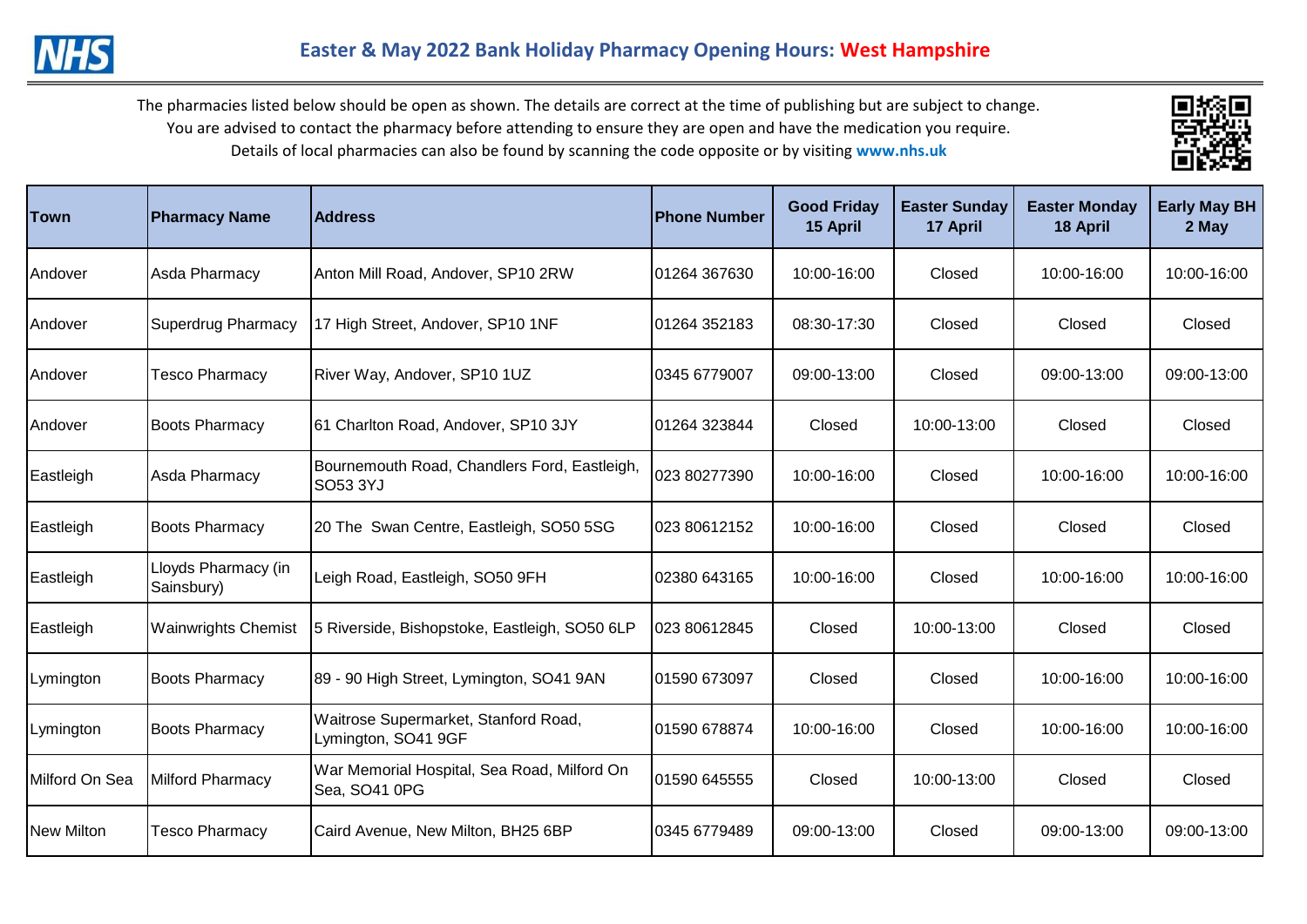

| Town                | <b>Pharmacy Name</b>              | <b>Address</b>                                                                   | <b>Phone Number</b> | <b>Good Friday</b><br>15 April | <b>Easter Sunday</b><br>17 April | <b>Easter Monday</b><br>18 April | Early May BH<br>2 May |
|---------------------|-----------------------------------|----------------------------------------------------------------------------------|---------------------|--------------------------------|----------------------------------|----------------------------------|-----------------------|
| Ringwood            | <b>Lloyds Pharmacy</b>            | Ringwood Health Centre, The Close, Ringwood,<br><b>BH24 1JY</b>                  | 01425 474196        | Closed                         | 10:00-13:00                      | Closed                           | Closed                |
| Romsey              | <b>Boots Pharmacy</b>             | 1 The Hundred, Romsey, SO51 8GD                                                  | 01794 513143        | 10:00-16:00                    | Closed                           | Closed                           | Closed                |
| Romsey              | <b>Superdrug Pharmacy</b>         | 10 The Hundred, Romsey, SO51 8BW                                                 | 01794 513314        | 09:00-13:00;<br>14:00-17:30    | Closed                           | Closed                           | Closed                |
| Southampton         | A R Pharmacy                      | 3 Hazel Farm Road, West Totton, Southampton,<br><b>SO40 8WU</b>                  | 023 80870582        | 10:00-14:00                    | 10:00-13:00                      | 10:00-14:00                      | 10:00-14:00           |
| Southampton         | <b>Forest Pharmacy</b>            | Southampton Road, Bartley, Southampton,<br><b>SO40 2NA</b>                       | 023 80812734        | 09:00-17:00                    | Closed                           | Closed                           | 09:00-17:00           |
| Southampton         | Lloyds Pharmacy (in<br>Sainsbury) | Tollbar Way, Hedge End, Southampton, SO30<br>2UH                                 | 01489 787710        | 10:00-16:00                    | Closed                           | 10:00-16:00                      | 10:00-16:00           |
| Southampton         | <b>Tesco Pharmacy</b>             | Hamble Lane, Bursledon, Southampton, SO31<br>8GN                                 | 03452666628         | 09:00-13:00                    | Closed                           | 09:00-13:00                      | 09:00-13:00           |
| Winchester          | <b>Boots Pharmacy</b>             | 35-38 The High Street, Winchester, SO23 9BL                                      | 01962 852020        | 10:00-17:00                    | Closed                           | 10:30-16:30                      | 10:30-16:30           |
| Winchester          | <b>Colden Chemist</b>             | 19 Spring Lane, Colden Common, Winchester,<br>SO21 1SD                           | 01962 715300        | Closed                         | 10:00-13:00                      | Closed                           | Closed                |
| <b>I</b> Winchester | <b>Lloyds Pharmacy</b>            | St Pauls Surgery, Alison Way, Clifton Terrace,<br>Winchester, SO22 5DD           | 01962 854725        | Closed                         | 10:00-13:00                      | Closed                           | Closed                |
| Winchester          | Lloyds Pharmacy (in<br>Sainsbury) | Unit 3 Sainsbury Complex, Badger Farm Road,<br>Badger Farm, Winchester, SO22 4QB | 01962 842406        | 10:00-16:00                    | Closed                           | 10:00-16:00                      | 10:00-16:00           |
| Winchester          | <b>Tesco Pharmacy</b>             | Easton Lane, Winchester, SO23 7RS                                                | 0345 6779723        | 06:30-22:30                    | Closed                           | 09:00-18:00                      | 09:00-18:00           |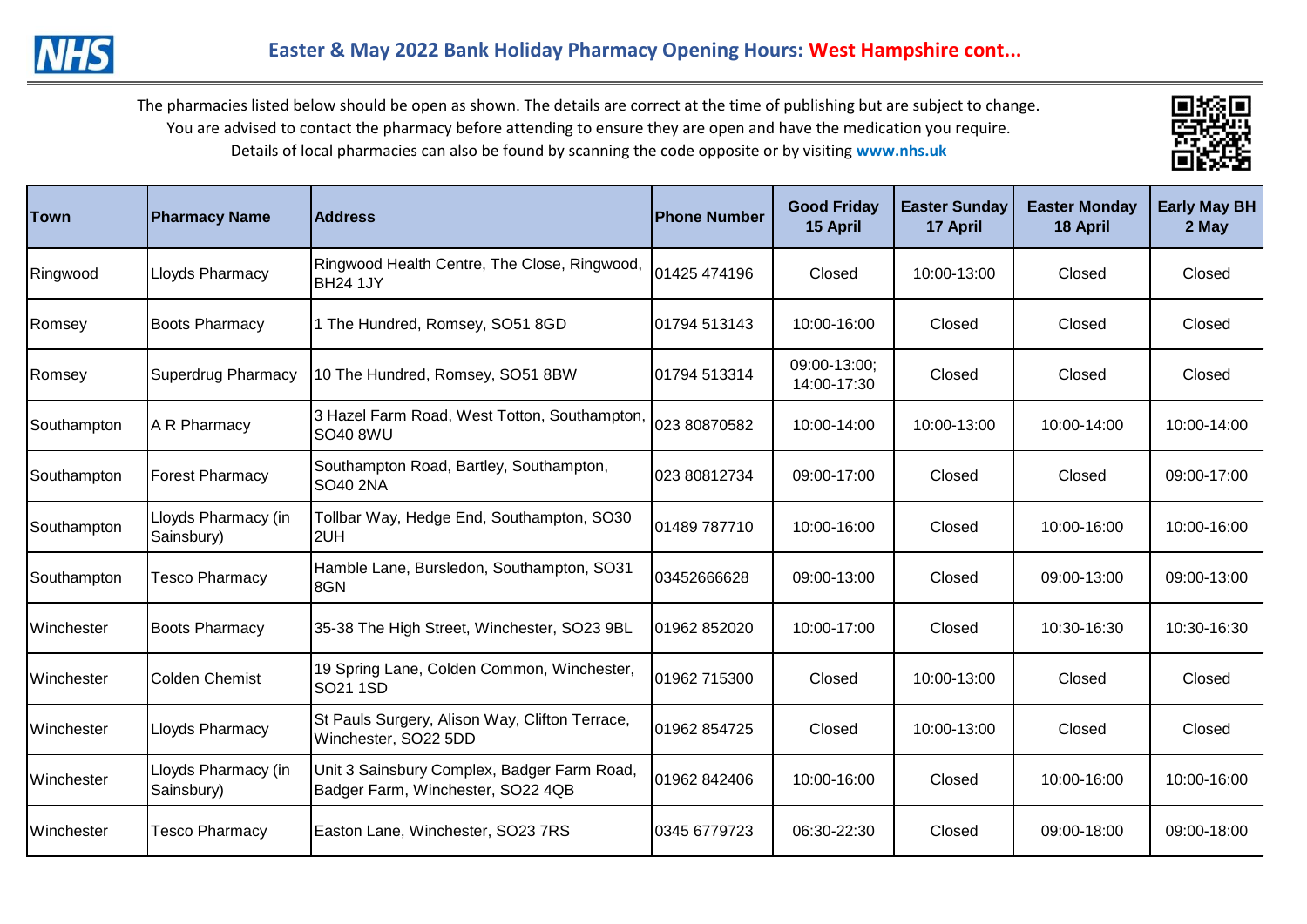

| <b>Town</b>     | <b>Pharmacy Name</b>      | <b>Address</b>                                         | lPhone Number | <b>Good Friday</b><br>15 April | <b>Easter Sunday</b><br>17 April | <b>Easter Monday</b><br>18 April | <b>Early May BH</b><br>2 May |
|-----------------|---------------------------|--------------------------------------------------------|---------------|--------------------------------|----------------------------------|----------------------------------|------------------------------|
| Bedhampton      | Asda Pharmacy             | Purbrook Way, Bedhampton, PO9 3QW                      | 023 92445800  | 10:00-16:00                    | Closed                           | 10:00-16:00                      | 10:00-16:00                  |
| <b>I</b> Havant | <b>Boots Pharmacy</b>     | 22 - 24 West Street, Havant, PO9 1PG                   | 023 92483166  | 10:00-16:00                    | Closed                           | 10:00-16:00                      | 10:00-16:00                  |
| Havant          | Davies Pharmacy<br>Havant | 12 West Street, Havant, PO9 1PF                        | 02392 483146  | 10:00-13:00                    | 10:00-13:00                      | Closed                           | Closed                       |
| Havant          | <b>Tesco Pharmacy</b>     | Solent Road, Havant, PO9 1TR                           | 0345 0269570  | 09:00-13:00                    | Closed                           | 09:00-13:00                      | 09:00-13:00                  |
| Horndean        | <b>Morrisons Pharmacy</b> | Lakesmere Road, Horndean, PO8 9FB                      | 023 92571997  | 09:00-13:30;<br>14:30-18:00    | Closed                           | 10:00-13:30; 14:30-<br>16:00     | 10:00-13:30;<br>14:30-17:00  |
| Petersfield     | <b>Boots Pharmacy</b>     | 10 High Street, Petersfield, GU32 3JE                  | 01730 263350  | 10:00-14:00                    | Closed                           | 10:00-14:00                      | 10:00-14:00                  |
| Petersfield     | Day Lewis Pharmacy        | 1 Alpine Court, Park Road, Petersfield, GU32<br>3FB    | 01730 263064  | Closed                         | 10:00-13:00                      | Closed                           | Closed                       |
| Waterlooville   | Asda Pharmacy             | Portland Road, Waterlooville, PO7 7XR                  | 02392 250741  | 10:00-16:00                    | Closed                           | 10:00-16:00                      | 10:00-16:00                  |
| Waterlooville   | <b>Cowplain Pharmacy</b>  | 26-30 London Road, Cowplain, Waterlooville,<br>PO8 8DL | 02392 255777  | Closed                         | 11:00-14:00                      | Closed                           | Closed                       |